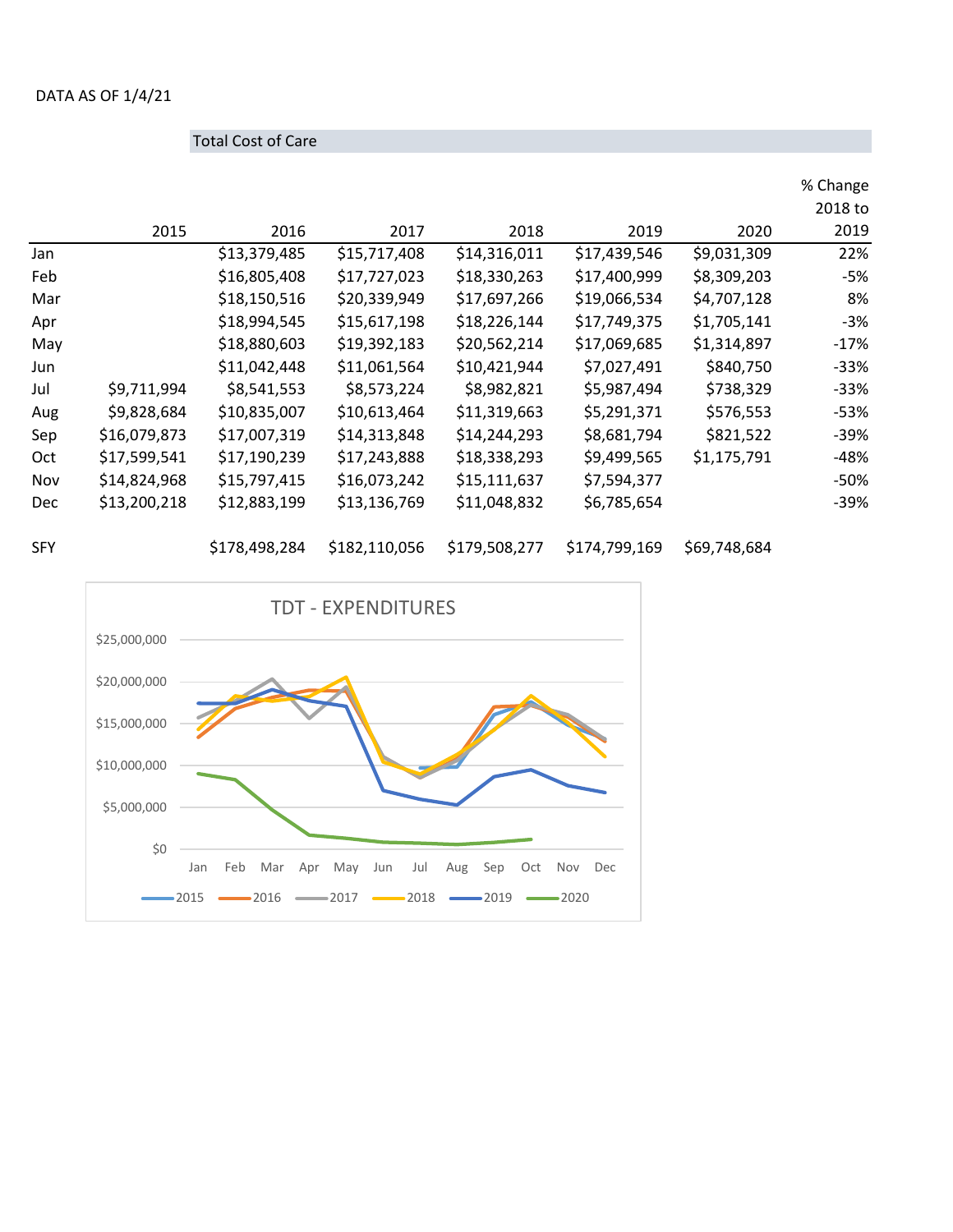## # Members

|     |       |       |       |       |       |      | % Change     |
|-----|-------|-------|-------|-------|-------|------|--------------|
|     | 2015  | 2016  | 2017  | 2018  | 2019  | 2020 | 2018 to 2019 |
| Jan |       | 10789 | 11258 | 12048 | 11894 | 7401 | $-1%$        |
| Feb |       | 11064 | 11772 | 12306 | 12145 | 7506 | $-1%$        |
| Mar |       | 11321 | 11962 | 12322 | 12420 | 7137 | 1%           |
| Apr |       | 11557 | 12001 | 12391 | 12264 | 4319 | $-1%$        |
| May |       | 11567 | 11980 | 12498 | 11952 | 3210 | $-4%$        |
| Jun |       | 10230 | 10630 | 11045 | 8703  | 2147 | $-21%$       |
| Jul | 7314  | 7043  | 8320  | 8556  | 5548  | 1618 | $-35%$       |
| Aug | 8314  | 8701  | 8472  | 9223  | 5503  | 1379 | $-40%$       |
| Sep | 9952  | 10084 | 9192  | 9703  | 6239  | 1223 | $-36%$       |
| Oct | 10136 | 10504 | 10484 | 11109 | 7057  | 1415 | $-36%$       |
| Nov | 10406 | 10876 | 11200 | 11470 | 7370  |      | $-36%$       |
| Dec | 10524 | 10837 | 11391 | 11350 | 7332  |      | $-35%$       |